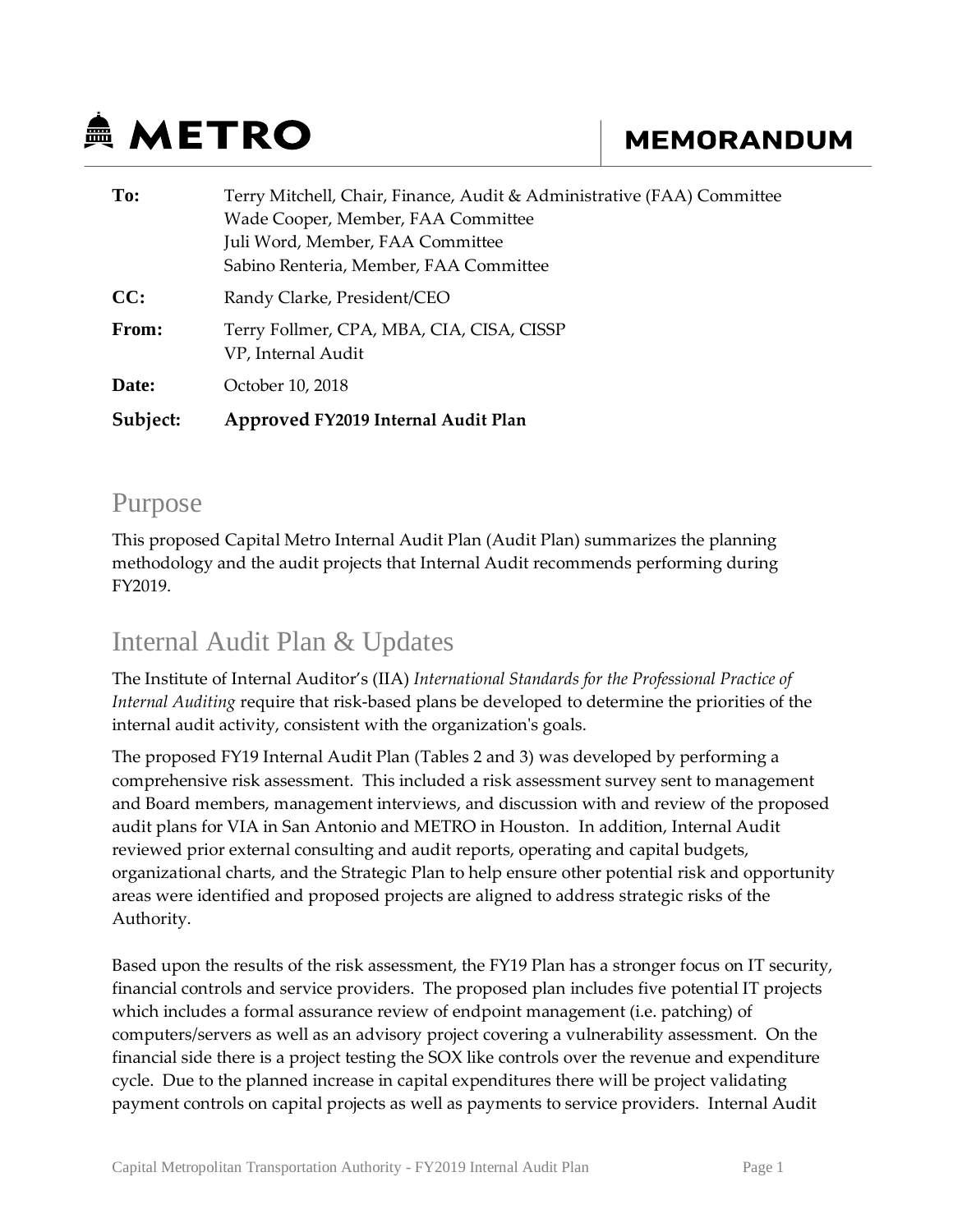believes these focus areas warrant the most attention from the Plan for FY19 and these projects will appropriately address the risk.

The FY19 audit plan also includes a list of contingent projects (Table 3) that will serve as backup projects that will be performed if the original plan is running ahead of schedule or if some of the projects must be delayed or cancelled. Furthermore, the Audit Plan is meant to be a risk based flexible audit plan so as emerging risks arise or priorities change, the Internal Audit Department will bring these future project changes to management and the FAA Committee for approval.

## Internal Audit Project Staffing

Staffing for FY19 Audit Plan will use a combination of internal and external resources to perform the projects. Historically the Internal Audit Department has issued approximately six audit assurance projects per year. The FY19 plan includes ten assurance projects (seven new plus three in-process) and Internal Audit believes these additional projects can be completed through better planning, scoping and coordination with management. The department is currently fully staffed with three full time auditors, and we recently began participating in the UT Internal Audit Intern program whereby four graduate Accounting students will be assisting in two project this Fall as part of their professional development. If this program is successful, we will look at continuing the Audit Intern program in the Spring. Each student in the intern program is providing up to 60 hours of project time for the semester as part of the Internal Audit class they are taking at UT. Additionally, the IT Vulnerability & Penetration Assessment will be a joint project funded by the IT Department. We believe this mix of internal and external resources is sufficient to perform the projects listed in the FY19 Audit Plan (see Tables 1 & 2).

## Professional Requirements & Auditor Independence

The Internal Audit Department conducts our audits in conformance with Generally Accepted Government Auditing Standards promulgated by the Comptroller General of the United States and the IIA's International Standards for the Professional Practice of Internal Auditing and Code of Ethics. These standards require that we be independent from any entity or person that we audit or may audit and be objective when conducting such audits. Furthermore, IIA Standard 1110 requires that the CAE confirm to the board, at least annually, the organizational independence of the internal audit activity. Capital Metro Internal Audit is organizationally independent of management and, as such, remains objective when conducting audits, and our staff have no conflicts of interest with the proposed FY19 Audit Plan.